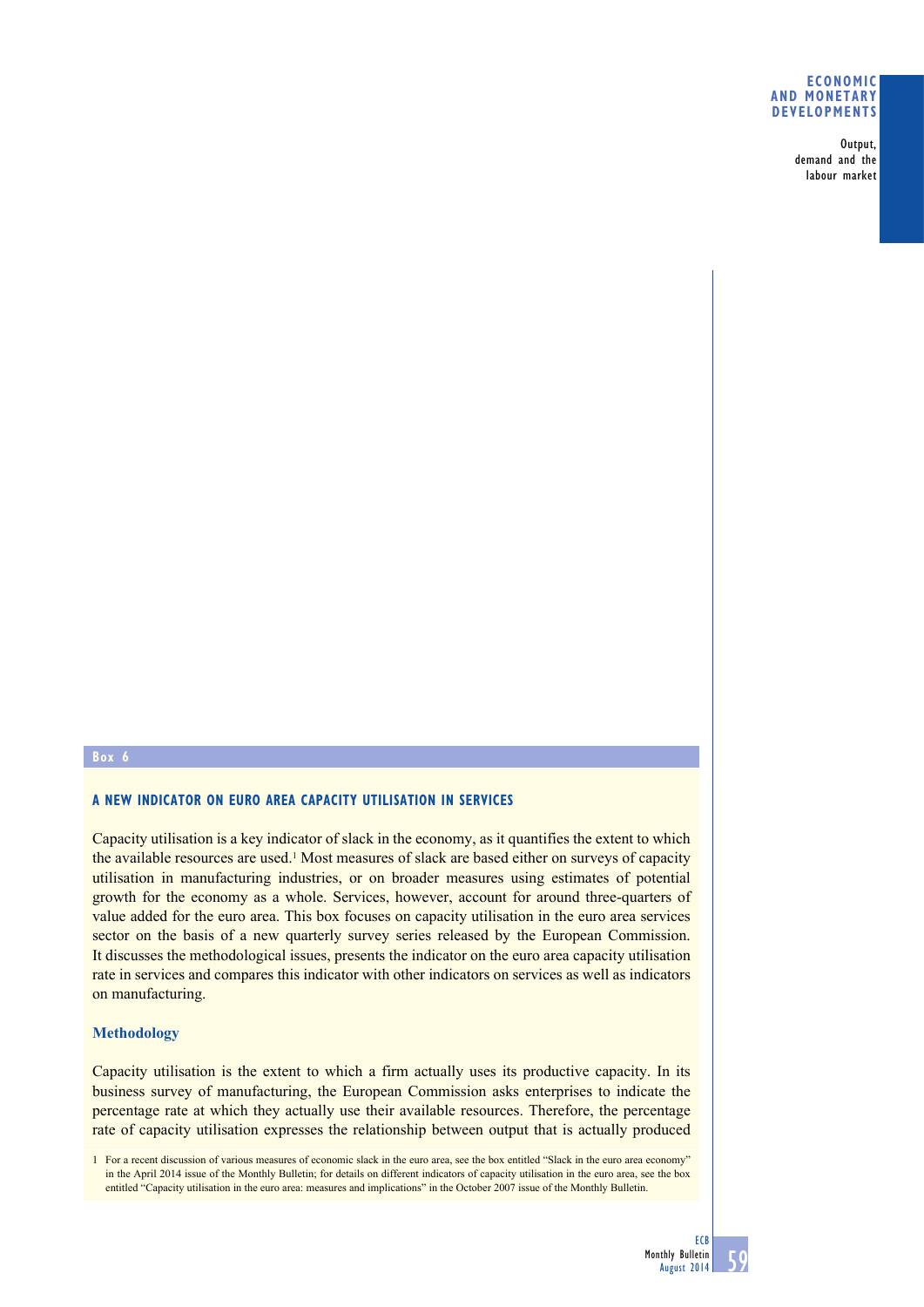with the installed equipment and the potential output that could be produced with it, if capacity was fully used (i.e. a capacity utilisation rate of 100%). The concept of capacity utilisation is thus associated with a production process involving mainly equipment and materials and requires a clear idea of what the full capacity of the enterprise is.

Since July 2011 the European Commission has included a similar question in its business survey of the services sector. However, given the diversity and variety of services activities, the measurement of capacity utilisation in services differs from that in manufacturing. The services survey asks: "If the demand addressed to your firm expanded, could you increase your volume of activity with your present resources? Yes-No. If so, by how much (in %)?" The firm's response to this question provides the percentage increase used in the formula below. The percentage rate of capacity utilisation (CU) thus equals:

$$
CU (in %) = \frac{100}{(1 + \frac{\text{percentage increase}}{100})}
$$

The formulation of this question assumes that the expansion of demand triggers an expansion of output and that the maximum increase in demand that the services firms could satisfy with their existing resources is known. As in the case of the manufacturing survey, the services survey includes the question on capacity utilisation at a three-month frequency (in January, April, July and October each year). Enterprises are drawn from a sample of around 44,000 market service-providing enterprises in the EU and respondents are typically senior managers of the surveyed enterprises. With the first release of the data in July 2014, more than three years of seasonally adjusted data were made available for all EU Member States (except for Ireland and Luxembourg).

In addition to results for the market services sector overall, results for individual services sub-sectors are available, e.g. for accommodation, food and beverage service activities, telecommunications, computer programming and real estate activities.

### **Results and comparison with other indicators**

In order to assess the results and their reliability, euro area capacity utilisation in services can be compared with information on the potential limits to services business (see Chart A) and capacity utilisation in manufacturing (see Chart B).

The European Commission services survey includes the question: "What main factors are currently limiting your business?" Among the several possible answers, the respondents can choose "None". The share of respondents indicating an absence of constraints on services business can be used as complementary information on services capacity utilisation. The advantage of this indicator is that it is available from October 2003, hence its average over the whole period is referred to as the long-term average in Chart A. The chart shows that capacity utilisation in services has improved since October 2012 and the share of respondents reporting an absence of limits to services business has increased since July 2013, and both series have changed little so far in 2014. The current level of the indicator on the absence of limits to services business is, however, well below its long-term average.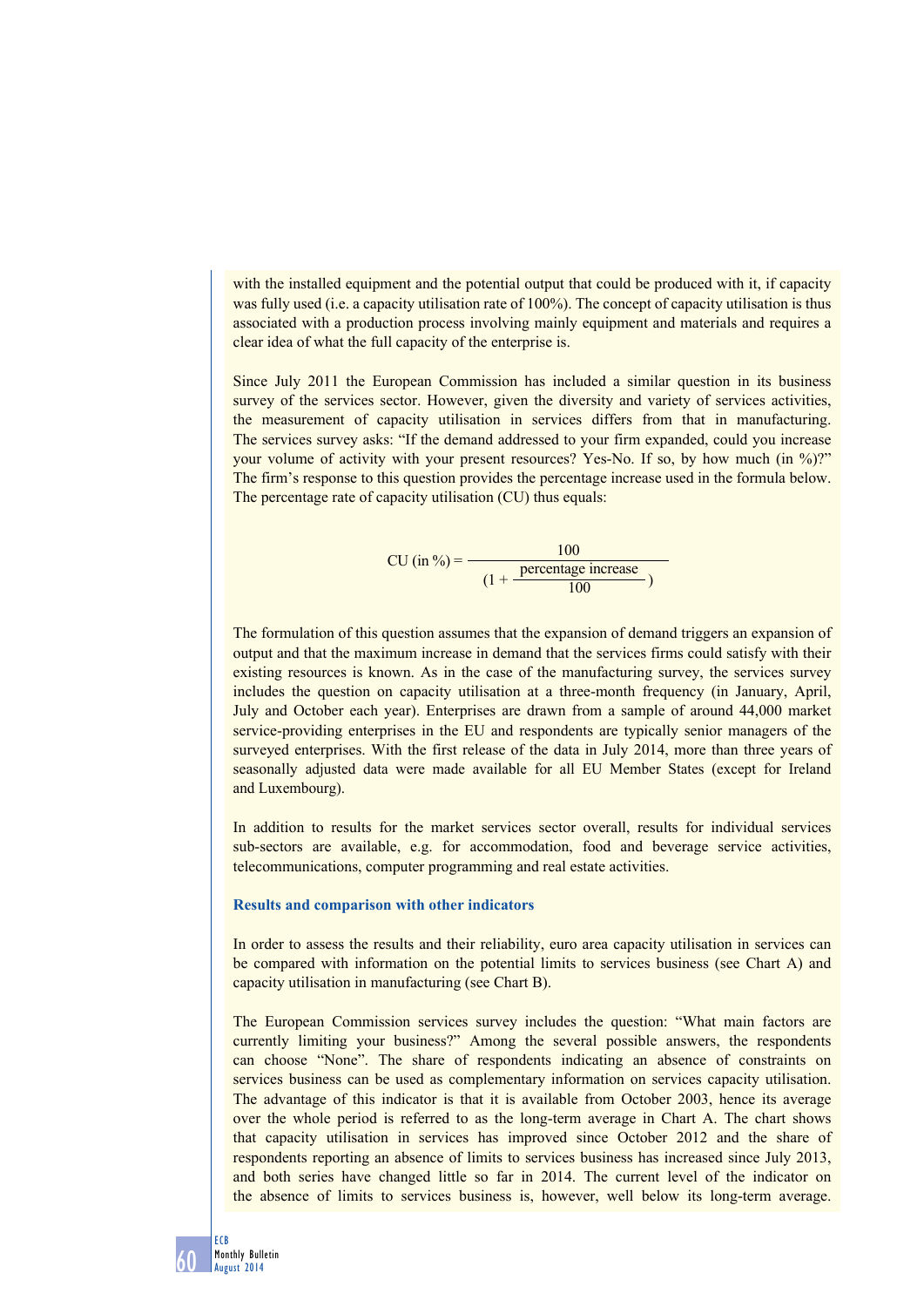## **Economic and monetary developments**

Output, demand and the labour market

#### **chart A capacity utilisation and absence of limits to business in services**

#### (percentages of full capacity; percentages of responses)





# (percentages of full capacity) services capacity utilisation (left-hand scale) manufacturing capacity utilisation (right-hand scale) **---** manufacturing long-term average (right-hand scale)



Sources: European Commission Business and Consumer Surveys. Note: The series "limits to business, no constraints" corresponds to the share of respondents who answered "none" to the question about factors limiting their business.

Sources: European Commission Business and Consumer Surveys.

These developments suggest that, despite improvements, slack remains in the euro area services sector. The evidence from the indicator on the absence of constraints on business is in line with the evidence from the indicator on insufficient demand as a constraint on services business (not shown in the chart).<sup>2</sup>

A similar picture emerges when comparing capacity utilisation in services with that in manufacturing (see Chart B). Capacity utilisation in both services and manufacturing has improved since October 2012, but a flattening of both indicators has been observed so far in 2014 and in July 2014 capacity utilisation in manufacturing still stood below its long-term average for the period since 1985. The level of capacity utilisation in services is structurally higher than in manufacturing and exhibits comparatively low variability. Notwithstanding, developments in the two series have been quite similar over the past three years.

In addition to the co-movement with other survey-based measures of slack, the dynamics of capacity utilisation in services over the past three years suggest that developments have also been consistent with those in broader indicators, such as the output gap, as well as data on the growth of value added in the services sector. The decline in the capacity utilisation rate in the period to the end of 2012 followed by a recovery in the course of 2013 is consistent with the estimated broadening of the output gap in 2012 and its narrowing in 2013.

In sum, the new indicator on capacity utilisation in services is potentially very useful, especially given the (increasing) importance of services for the euro area economy. The new indicator for the euro area suggests that capacity utilisation in services provides a reliable

<sup>2</sup> Over time, the percentage of respondents indicating "none" strongly co-moves with the inverted percentage of respondents indicating "insufficient demand". The other indicator of constraints on business which is relevant for slack ("shortage of space or equipment") has recorded only very low values during the period in which it has been available, suggesting that this is not a major constraining factor.